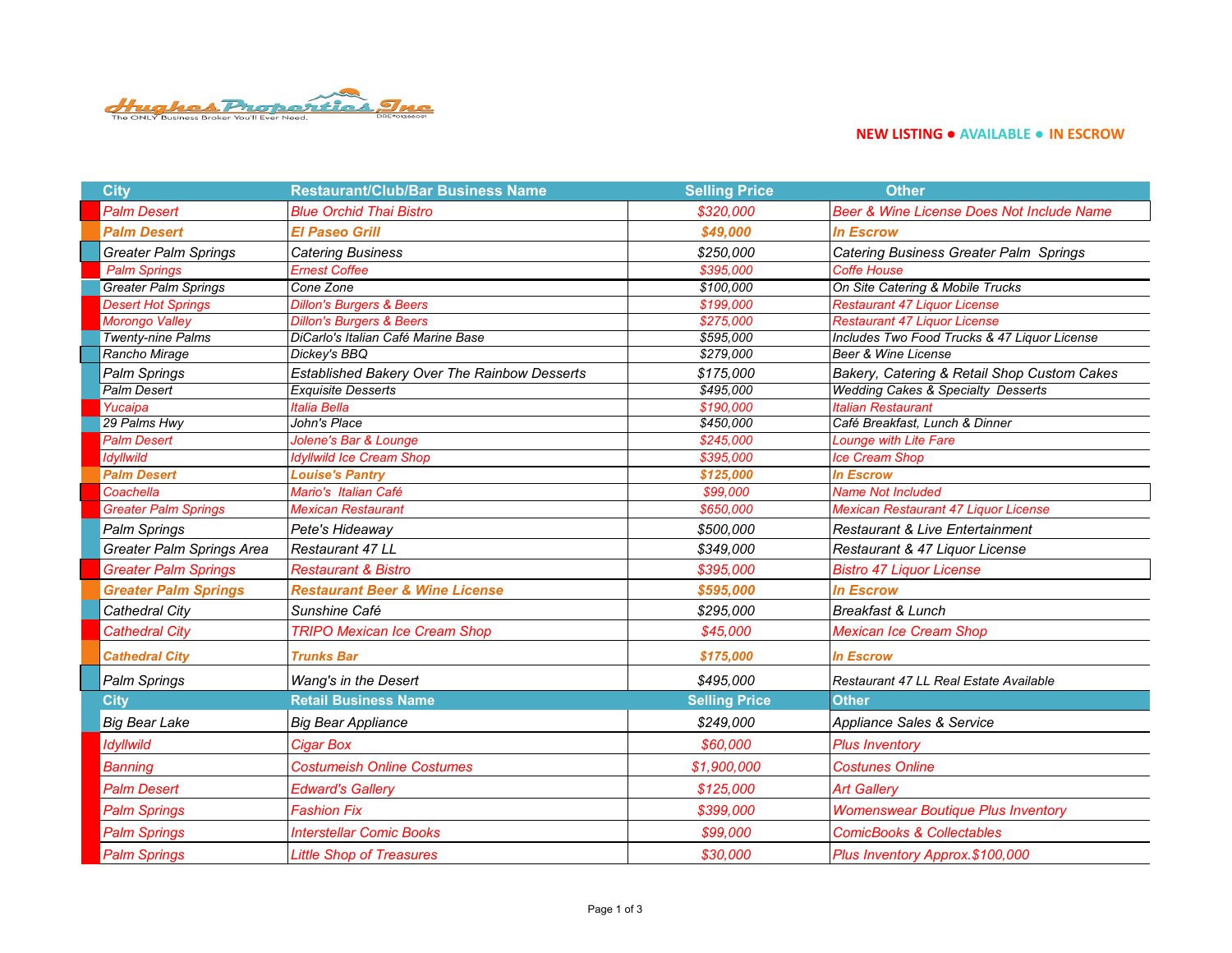| <b>Palm Desert</b>          | <b>Mario's of Palm Springs</b>            | \$89,000             | <b>Womenswear Boutique Plus Inventory</b>          |
|-----------------------------|-------------------------------------------|----------------------|----------------------------------------------------|
| Palm Desert                 | MarketplaceTrue Value Hardware            | \$370.000            | <b>Plus Inventory</b>                              |
| Greater Palm Springs Area   | Men & Women's Clothing Boutique           | \$995,000            | <b>Clothing Boutique</b>                           |
| Palm Springs                | Music Box & Clock Shoppe                  | \$119,000            | <b>Plus Inventory</b>                              |
| <b>Riverside County</b>     | Nursery                                   | \$5,500,000          | <b>Nursery &amp; Real Estate</b>                   |
| Greater Palm Springs        | <b>Pet Boutique</b>                       | \$379,000            | <b>Price is Plus Inventory</b>                     |
| Idyllwild                   | <b>Piece of Idyllwild</b>                 | \$149,000            | Gift Shop                                          |
| Idyllwild                   | Red Rabbit Boutique, Jewelry & Gifts      | \$100,000            | Plus Inventory                                     |
| Cathedral City              | <b>Silk Forest</b>                        | \$100.000            | Silk Plants & Flowers Plus Inventory               |
| <b>Palm Desert</b>          | <b>Silver Imports</b>                     | \$100.000            | Silver Jewelry Includes Approx. 60K in Inventory   |
| <b>Palm Springs</b>         | Sinfulicious Bodycare                     | \$240,000            | <b>Bodycare</b>                                    |
| San Diego                   | Sinfulicious Bodycare                     | \$290,000            | Bodvcare                                           |
| <b>Banning</b>              | <b>Summer Backyard</b>                    | \$1,900,000          | <b>Online Pool Supplies &amp; Pool Accessories</b> |
| <b>City</b>                 | <b>Service Business Name</b>              | <b>Selling Price</b> | <b>Other</b>                                       |
| <b>Greater Palm Springs</b> | <b>Architectural Photography</b>          | \$150,000            | <b>Photography Commercial &amp; Residential</b>    |
| Palm Springs                | <b>Boylan Brothers Window Cleaning</b>    | \$295,000            | <b>Window Cleaning</b>                             |
| <b>Greater Palm Springs</b> | Construction & General Maintenance        | \$895,000            | <b>Construction &amp; General Maintenance</b>      |
| Cathedral City              | <b>FineLine Custom Woodworks</b>          | \$595.000            | <b>Custom Woodworking</b>                          |
| Cathedral City              | Guilty Tan's                              | \$790.000            | Tanning Salon & Real Estate                        |
| Idyllwild                   | <b>Idyllwild Town Crier</b>               | \$65,000             | Local Newspaper                                    |
| Palm Desert                 | Image 360                                 | \$249.000            | <b>Print Hop Real Estate Avaiable</b>              |
| Rancho Mirage               | <i><u><b>Interiorscapes</b></u></i>       | \$195,000            | <b>Plant Care &amp; Maintenance</b>                |
| Greater Palm Springs Area   | Jerry Fisher Cement                       | \$199,000            | <b>Concrete Business</b>                           |
| <b>Palm Springs</b>         | <b>JJ's Barber Shop</b>                   | \$29,000             | In Escrow                                          |
| Indio                       | L n L Transmission & Auto Repair          | \$149,000            | Auto & Transmission                                |
| Greater Coachella Valley    | <b>Mac's Mobile Autoglass Replacement</b> | \$195,000            | <b>Mobile Autoglass Replacement</b>                |
| Palm Desert                 | <b>MAI Salon</b>                          | \$59,000             | Jewelry Shop                                       |
| Palm Desert / Corona        | Sola - Lite                               | \$1,395,000          | Solar Lites & Solar Tubes                          |
| Yucaipa                     | <b>Energy Storage Dealer</b>              | \$150,000            | <b>Battery Back Up Systems</b>                     |
| All Desert Cities           | <b>Tennis Court Cleaning Route</b>        | \$85,000             | <b>Tennis Court Cleaning</b>                       |
| <b>City</b>                 | <b>Property / Real Estate</b>             | <b>Selling Price</b> | Other                                              |
| Idyllwild                   | 4 Vacant Parcels                          | \$275,000            | Total 2.28 Acres Panoramic Views                   |
| Idyllwild                   | <b>Gastrognome Property</b>               | \$995,000            | Real Estate & Restaurant                           |
| Cathedral City              | Guilty Tan's                              | \$790,000            | 2,200 Sq. Ft. Bldg. 7,405 Sq. Ft. Lot              |
| Banning                     | <b>Office Condo Building</b>              | \$295,000            | <b>In Escrow</b>                                   |
| <b>Riverside County</b>     | <b>Nursery Business &amp; Real Estate</b> | \$5,500,000          | Real Estate 8.5 Acres & Private House              |
| Palm Springs                | Wang's in the Desert Real Estate          | \$450,000            | <b>Restaurant &amp; Property</b>                   |